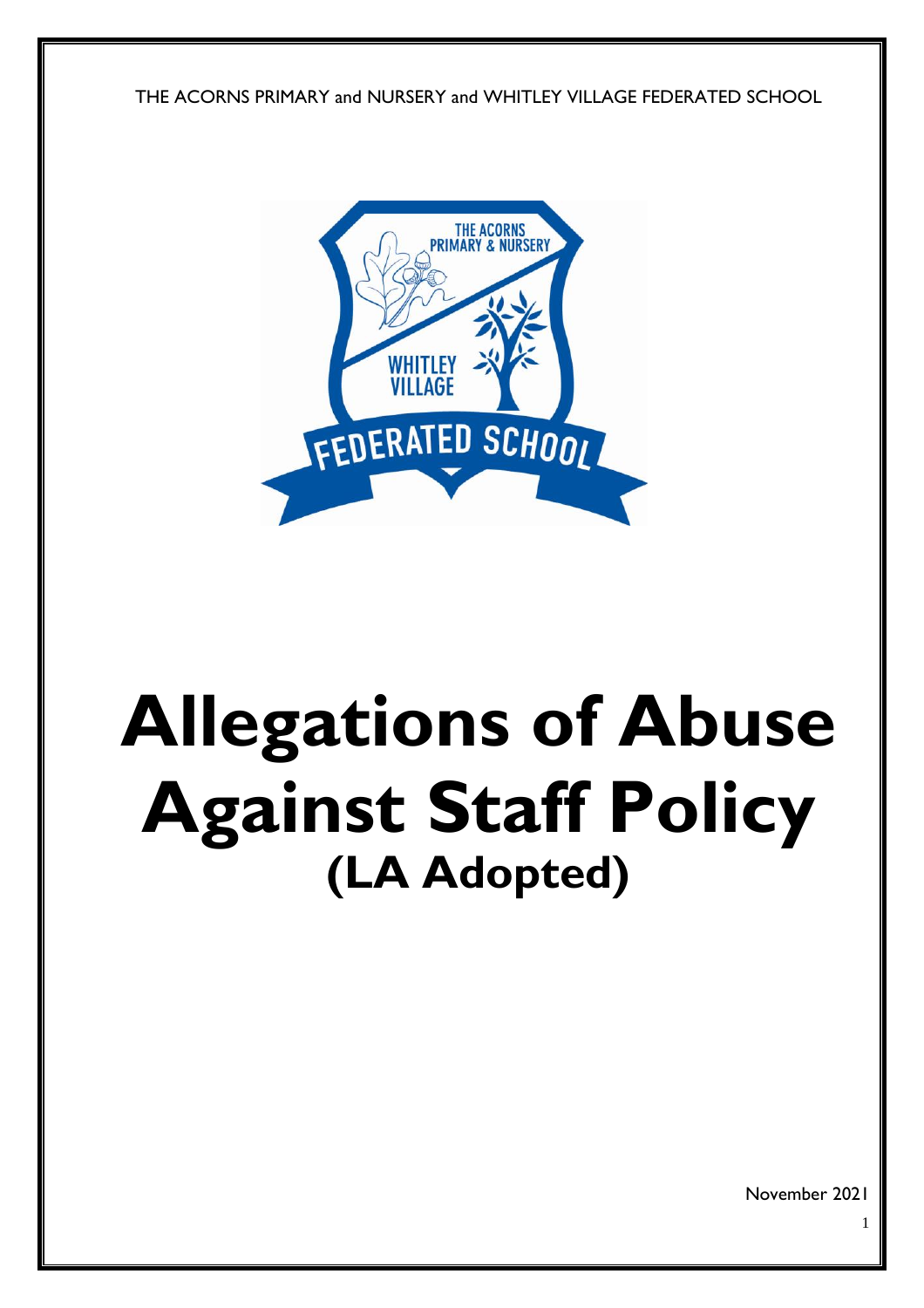## **We are a Rights Respecting School with No Outsiders**

#### **Introduction**

## *An allegation may be said to be information which comes to light suggesting a child may have been, or could be, hurt or harmed by an adult who holds a duty of care*

All schools are under an absolute duty to promote and safeguard the welfare of children at the school, and to have regard to guidance issued by the Secretary of State in so doing. The Acorns Primary & Nursery and Whitley Village Federated School takes this responsibility seriously, and will ensure that any allegation of abuse made against a teacher or other member of staff or volunteer in the school is dealt with fairly, quickly and consistently, in accordance with the DfE guidance.

## **Article 19: Children must be protected from all forms of violence, abuse, neglect and bad treatment by their parents or anyone else who looks after them**

1.0 These procedures are based on the Working Together to Safeguard Children (Revised March 2010) framework for dealing with allegations made against a person who works with or on behalf of children and should be applied when there is an allegation that a person who works or volunteers with a child has:

- Behaved in a way that has harmed a child, or may have harmed a child
- Possibly committed a criminal offence against or related to a child
- Behaved towards a child or children in a way that indicates s/he is unsuitable to work with children whilst in connection with his/her employment, or voluntary or contracted activity.

1.1 However, these procedures may also be used where concerns arise about:

- A person's behaviour in their personal life which may impact upon the safety of children to whom they owe a duty of care
- A person's behaviour with regards to his/her own children
- The behaviour in the private or community life of a partner, member of the family or other household member

1.2 If an allegation relating to a child is made about a person who undertakes paid or unpaid care of vulnerable adults, consideration should be given to the possible need to alert those who manage her/him in that role. These procedures can also be applied if a complaint or an allegation is made against a person in relation to her/his work with adult service users, which causes concern about the welfare of an adult service user's children.

Compliance with these procedures should help ensure that allegations of abuse are dealt with expeditiously and are consistent with a thorough and fair process.

The LSCB and Local Authority ensure a **LOCAL AUTHORITY DESIGNATED OFFICER (LADO)** is identified who will:

- Be involved in the management and oversight of individual cases
- Provide advice and guidance to employers and voluntary organisations
- Liaise with the police and other agencies
- Monitor the progress of cases to ensure that they are dealt with as quickly as possible consistent with a thorough and fair process

#### **2. Recognising and responding to an allegation**

2.1 Allegations may arise from a number of sources including:

A child or an adult A parent /carer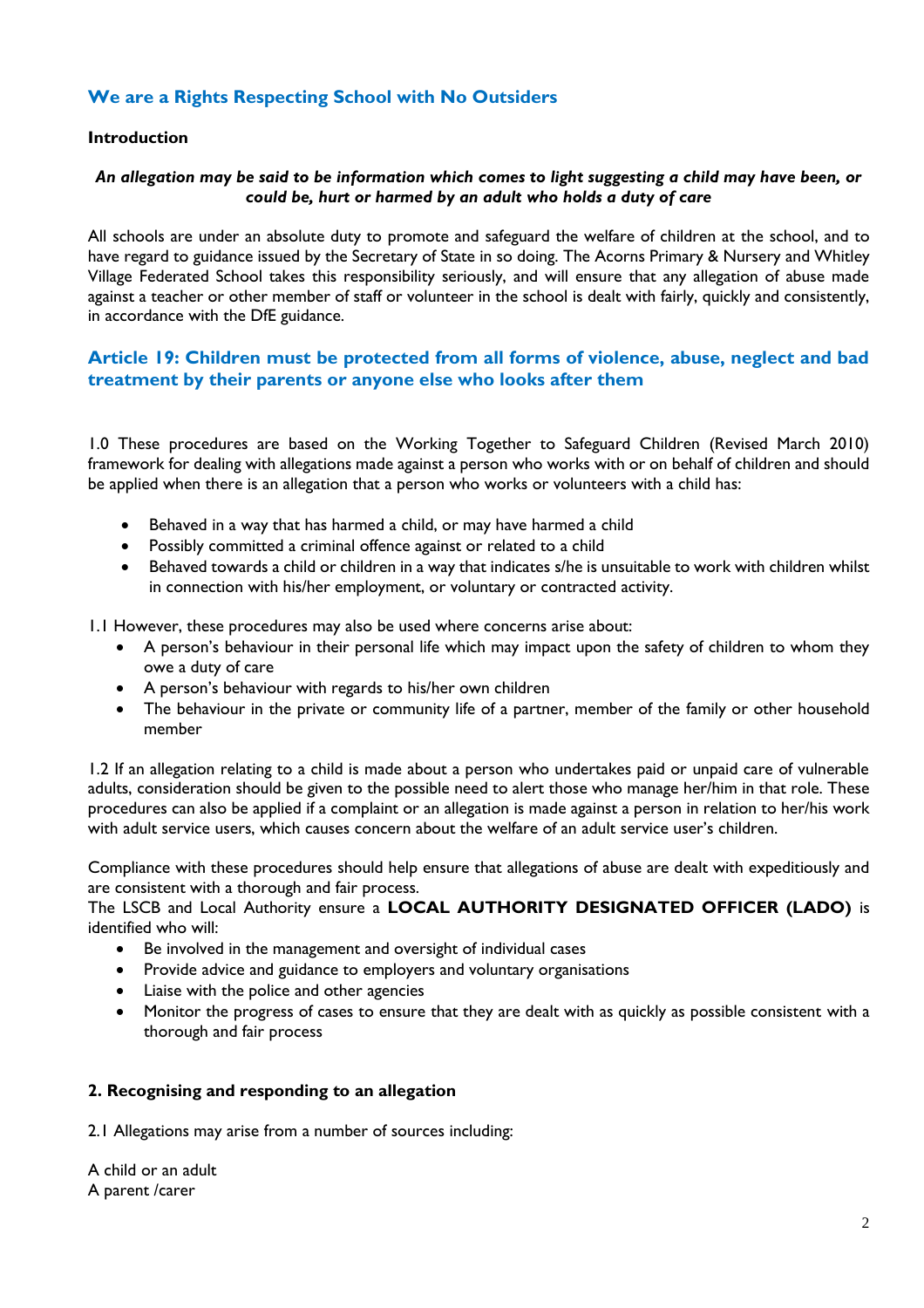A member of the public A professional body Police/Children's Services

2.2 Agencies covered by these procedures should have in place their own policies, procedures and guidance relating to the conduct of their employees and they should be used to ensure compliance with these procedures

2.3 There are different procedures for responding to allegations and complaints. Care should be taken to ensure that the correct procedures are followed. As a general guide allegations refer to information or concerns which suggest a child or children have been avoidably hurt or harmed by an adult who owed them a duty of care [sometimes described as a person in a position of trust].

## 3. **What to do if an allegation is made by a child or young person**

3.1 The person to whom the allegation is reported must:

- Treat the matter seriously
- Ensure that, where necessary, the child/young person received appropriate medical attention
- Make a written record of the information using the Childs/Parents own words, including when the alleged incident took place, who was present; and what happened
- Sign and date written record
- Report the matter immediately to the SENIOR MANAGER, or deputy in his/her absence. Where the senior manager is the subject of the allegation a referral should be made to the LADO who can then advise about best way to proceed.
- Confidentiality must be maintained at all times

#### **4. Initial action by the Senior Manager**

4.1 The Senior Manager will:

- Obtain brief statements signed and dated by the person receiving the allegation
- Countersign and date the written details
- Record any other information and names of potential witnesses
- Establish a chronology of significant events
- Consider any information already known about those involved
- Discreetly check any incident or log books
- On the basis of these factors, make a professional judgement, and record the reason for any subsequent action taken.
- All members of staff in the school will be made aware of this policy during induction.

## **Article 3: The best interest of the child must be a top priority in all decisions and actions that affect children.**

4.2 If the allegation meets, or appears to meet, any of the criteria in 1.0 or if unsure about the action to take the **SENIOR MANAGER** should consult the **LADO** as soon as possible but certainly within **1 WORKING DAY**. No action should be taken until this decision takes place, unless emergency action is required to safeguard or protect the child concerned, in which case the usual child protection procedures will take precedence. Contact with the **LADO** should not be delayed in order to gather information.

4.3 If an allegation requiring immediate attention is received outside of normal hours the SENIOR MANAGER should consult immediately with the Emergency Duty Team or Local Police. They must ensure they inform the **LADO** the next working day.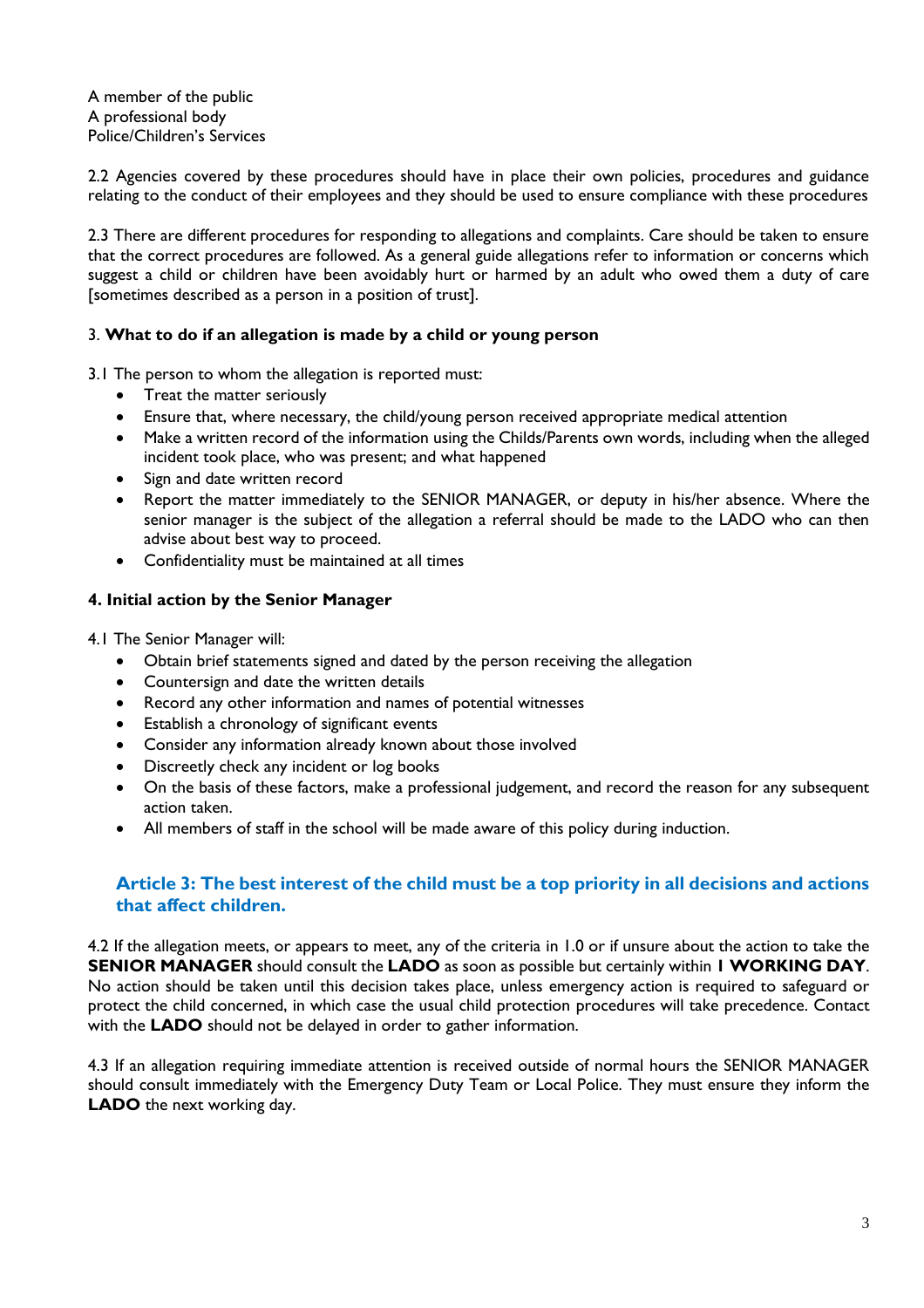## **5. Responding to an allegation made to the Police or Social Care**

5.1 If the police receive an allegation regardless of whether a crime appears to have been committed, the matter should be immediately reported to their designated officer who will inform the **LADO** immediately or in the case of out of hours, the next working day

5.2 If Social Care receives an allegation regardless of whether it reaches the section 47 threshold, the matter should be reported to the **LADO** within 1 working day.

5.3 Where the LADO receives information from the Police or Social Care which relates to an allegation they should immediately contact the Senior Manager concerned, unless they have been requested by the police not to do so.

## **6. Initial consideration by the Senior Manager and the Local Authority Designated Officer**

6.1 The LADO should establish, in discussion with the SENIOR MANAGER that the allegation is within the scope of these procedures and may have foundation. There may be up to 4 strands considered as part of this consideration and the discussion will centre upon whether there is a need for:

- A police investigation because a crime has or may have been committed
- Enquiries and assessment by social care to determine if services or emergency actions are required
- There will also need to be consideration as to whether the subject of the allegation needs to be suspended from any contact with children. The decision to suspend will rest with the employer.
- If the person who has had an allegation made against them is a Foster carer, the needs of other children in placement as well as the child to whom the allegation relates, require careful consideration with other relevant Senior Managers , and in collaboration with all agencies a way forward determined to ensure the safety of all children ensured.

6.2 Agreement will be reached between the LADO and the SENIOR MANAGER which will include:

- A plan of action
- Agreement about informing parents if they are not involved
- How and when to inform the subject of the allegations
- Means by which LADO and SENIOR MANAGER will keep each other informed of developments.

6.3 If the allegation appears to have some foundation and there is cause to suspect that a child is suffering or is likely to suffer significant harm, the Senior manager should immediately refer to children's social care i-ART (Integrated Access & Referral Team) on 01606 275099. They should advise i-ART (Integrated Access & Referral Team) that they have discussed the case with the LADO. A referral should generate a request to convene a CP Strategy meeting as soon as possible. This will include the police and should also include the LADO and the Senior Manager.

6.4 If the significant harm threshold is not reached but a police investigation might be needed a referral should still be made to i-ART (Integrated Access & Referral Team). They should advise i-ART (Integrated Access & Referral Team) they have discussed the case with the LADO. A referral should generate a request to convene a LADO Strategy meeting as soon as possible. The LADO should discuss with the police, the employer and any other agencies to evaluate the allegation and decide how it should be managed.

6.5 If the allegation is such that it is clear to the LADO that investigations by police and/or enquiries by social care are not necessary, or the strategy discussion or initial evaluation meeting decide this is the case, The LADO will discuss the next course of action with the employer.

## 6.6 **Where there is disagreement about the course of action to be followed, the LADO will make the final decision which will be guided by what is in the best interests of the child/young person**

6.7 Both the LADO and the Senior Manager must keep and maintain appropriate records and ensure there is a chronology of discussions, decisions and actions taken.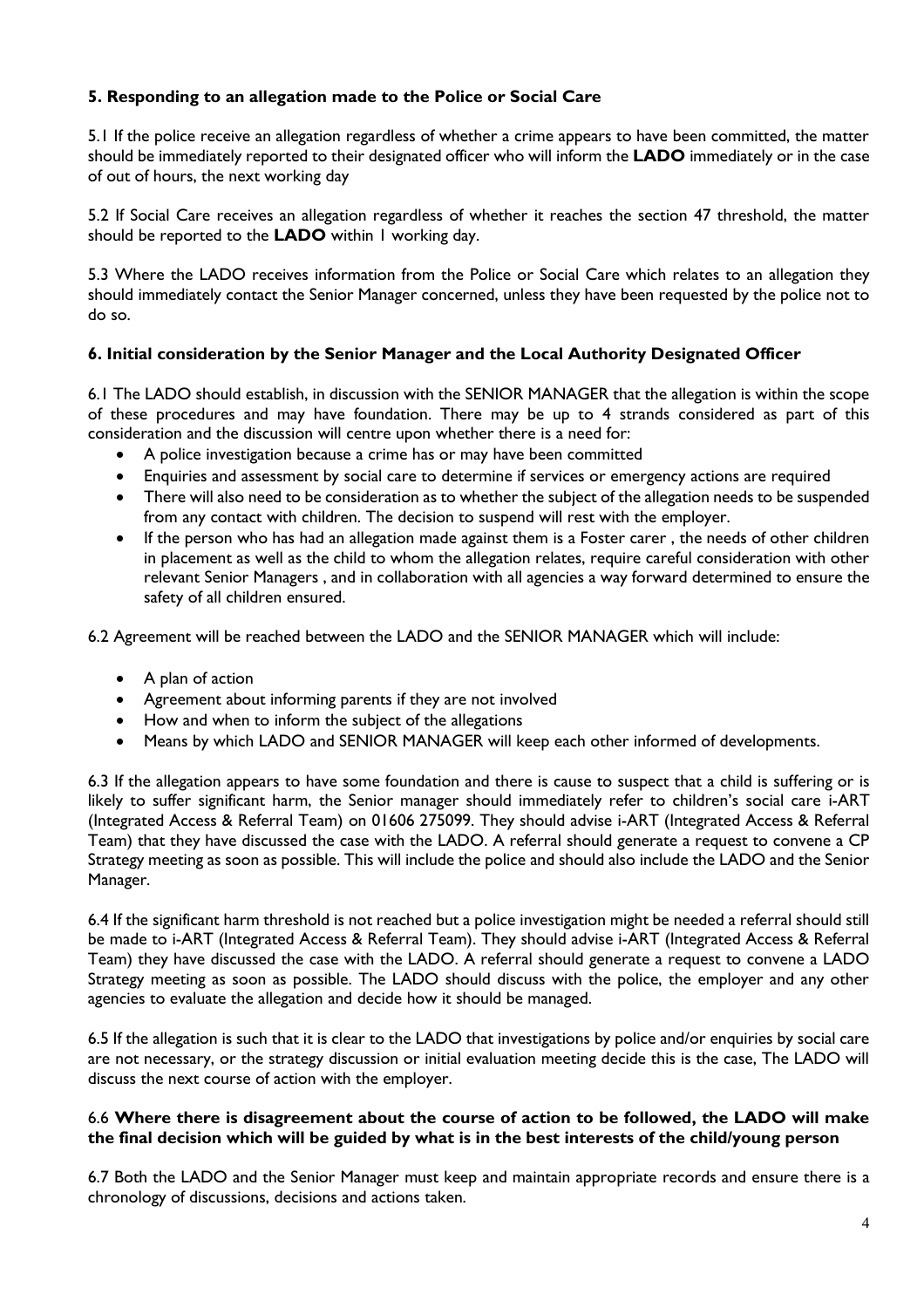## 7. **Actions Following the Initial Consideration between LADO and Senior Manager**

7.1 Strategy meeting should take the form of a face to face meeting with a dedicated minute taker wherever possible.

7.2 When a strategy meeting or an initial evaluation is convened to consider an allegation against an adult who works with or on behalf of children, care should be taken to ensure the relevant people are invited to attend.

7.3 There is a need to be clear as to the purpose and function of strategy meetings with regard to the management of allegations.

Where there is a decision not to pursue any criminal or social care enquiries, there should be a clear and purposeful discussion as to why the behaviour of the individual causes concern.

Where it is the view that a case of unsuitability should be further investigated, the matter will then be referred to the employer for consideration of disciplinary action.

## **8. Recording of Strategy Meetings or Initial Evaluation discussions**

8.1 The record of these discussions is an important working document and one which may at some time need to be shared with the individual concerned.

Care should be taken to ensure that any record contains

- Essential facts
- Summary of discussions which accurately reflect the contributions made
- The decisions reached, with information outlining the reasons for these decisions and
- A translation of these decisions into an action plan, which can inform any disciplinary action which may be taken

8.2 The recipient agencies and professionals should retain copies of these notes in accordance with their own record retention policies.

8.3 Should any decisions be subject to appeal, in some situations, the individual concerned will have a right to have access to any documents which have a bearing on his/her case. As such, care should be taken when producing minutes of strategy or initial evaluation meetings, to ensure that any personal details relating to a child or their family can be easily removed.

8.4 The LADO will regularly monitor the progress of cases through a regular review of strategy meeting and/or by liaising either with the police and/or children's social care, colleagues or the employer as appropriate.

8.5 A final strategy meeting should be held at the end of enquiries to ensure that all tasks have been completed and where appropriate, an action plan agreed for learning lessons to inform future practice.

#### **9. Resignations and Compromise Agreements**

9.1 The fact that a person tenders his or her resignation or ceases to provide their services must not prevent an allegation from being followed up in accordance with these procedures and a conclusion reached.

If a person tenders his or her resignation before the conclusion of an investigation an employer will make a referral to the Independent Safeguarding Authority (ISA).

If the employer fails to make a referral the LADO/Safeguarding Unit will make a referral to the Independent Safeguarding Authority.

9.2 A so called compromise agreement by which a person agrees to resign, the employer agrees not to pursue disciplinary action and both agree a form of words to be used in any future reference **must not** be used in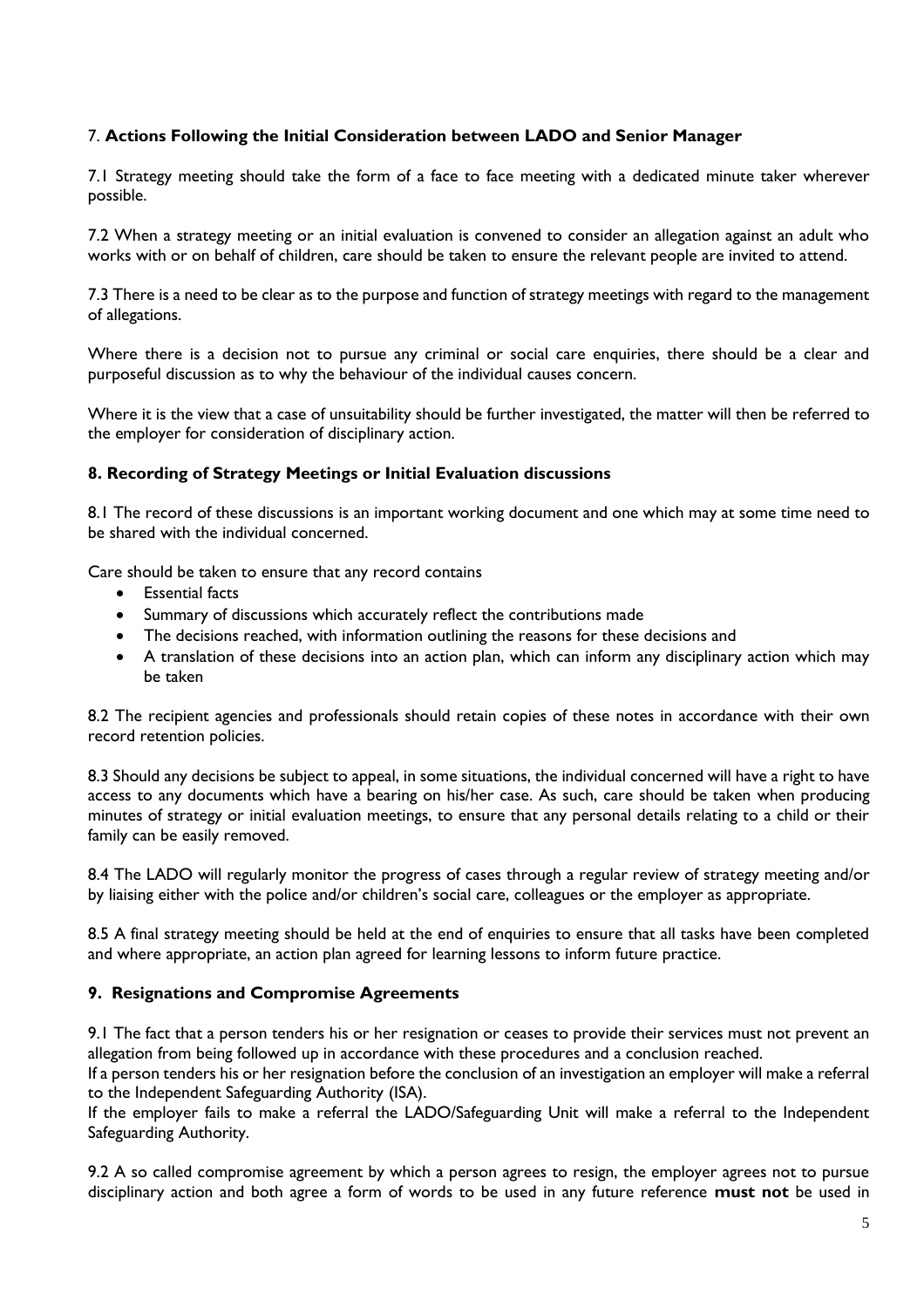situations which are relevant to these procedures. In any event, such an agreement will not prevent a thorough police investigation where appropriate.

Where a compromise agreement is considered, a strategy meeting needs to be called and safeguarding elements of any agreement considered.

If a compromise agreement is made the LADO will report this matter to:

- The LSCB
- OFSTED
- Any other regulatory body
- DBS
- The Secretary of State, Department for Education (DfE)

9.4 Every effort should be taken to ensure the individual concerned is given an opportunity to answer the allegation and make representations.

The investigations should continue to a conclusion, on the basis of any supporting evidence, even if the person refuses to cooperate or tender their resignation.

## 10 **Disciplinary Process or Assessment regarding Unsuitability**

10.1 The LADO and the designated senior manager should discuss and agree what action is appropriate in all cases where it is clear at the outset or decided by a strategy meeting that investigations by the police or enquiries by children's social care are not necessary.

10.2 Where the employer and LADO is informed by the police or the Crown Prosecution Service (CPS) that a criminal investigation and any subsequent trial is complete or that the investigation is to be closed without charge or a prosecution discontinued, a strategy meeting should be reconvened and there must be discussion between the LADO and the employer as to the next course of action. This should centre on the threshold of 'balance of probabilities' rather than the legal threshold of 'beyond reasonable doubt'

10.3 A lack of criminal investigation, charge or conviction is not an adequate defence for the adult who is the subject of a disciplinary hearing. There may be elements of an allegation which suggest a breach of expected or appropriate standards of behaviour or propriety even when no criminal activity is identified. A disciplinary panel, under these circumstances, is required.

10.4 The discussion between the LADO and the employer should consider any potential misconduct or gross misconduct on the part of the staff member and take into account information provided by the police and or children's social care and have due regard to the different standard of proof in disciplinary and criminal proceedings.

10.5 The options open to the employer range from taking no further action, to summary dismissal or a decision taken not to use the person's services in the future. The nature and circumstances of the allegation and the evidence and information available will determine which option is most appropriate.

10.6 Where the initial considerations concludes that the allegation does not involve a possible criminal offence, the matter will be passed to the employer for action who should decide upon appropriate action within **3 working days.** 

10.7 If it is determined that a disciplinary hearing is required, without the need for a disciplinary investigation, a hearing can be held without further investigation. This must take place within **15 working days.** 

10.8 Where further investigations are required, to determine if disciplinary action should be taken, the LADO will discuss with the employer who should undertake these. In some circumstances it may be appropriate for the disciplinary investigation to be conducted by a person who is independent of the employer to ensure objectivity. In all cases the investigating officer should aim to provide a report within **10 working days**.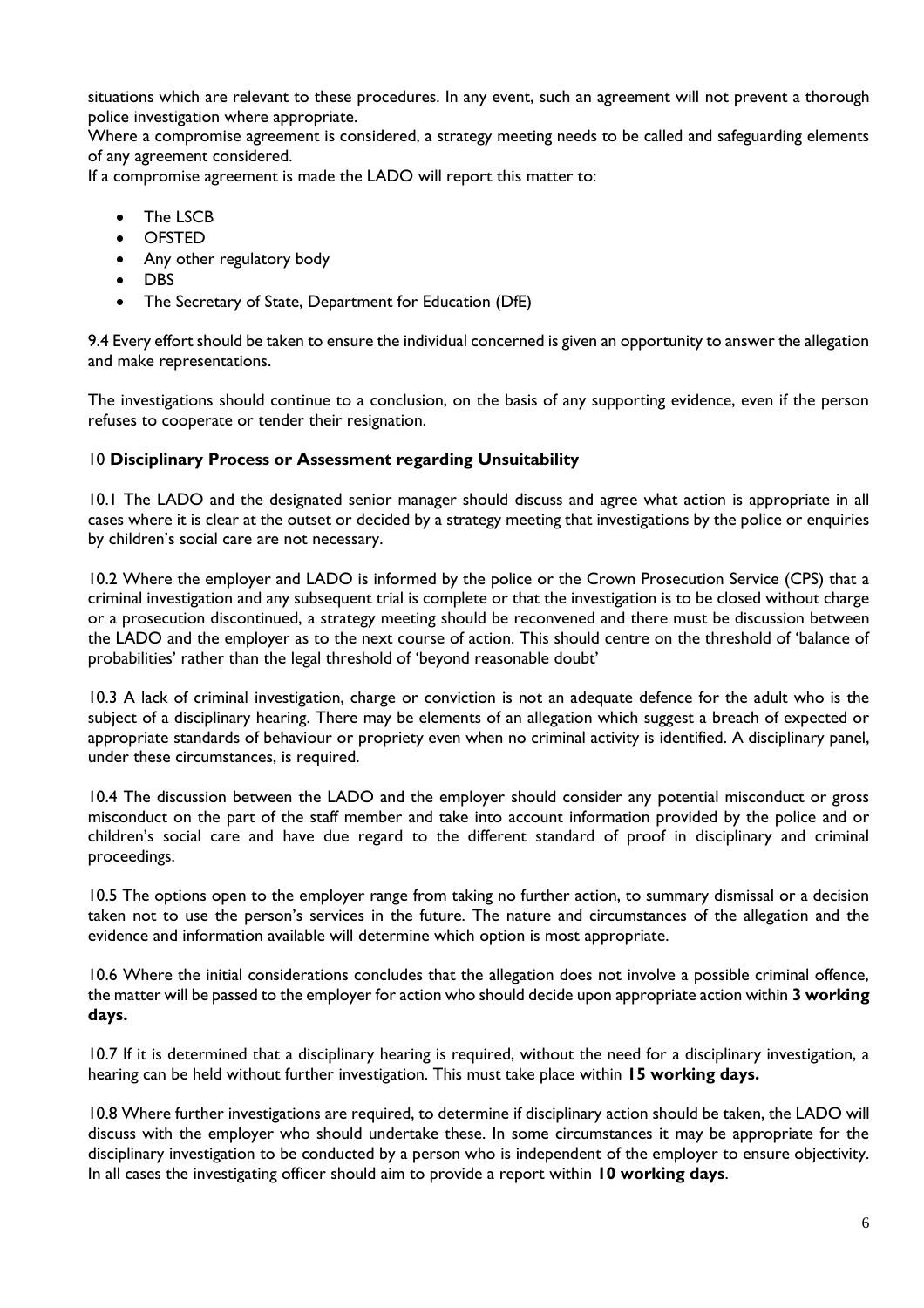10.9 On receipt of the report, the employer should decide within **2 working days** whether a disciplinary hearing is needed if so the hearing should be held within **15 working days**.

## **11 Sharing information for disciplinary purposes**

11.1 If the police or CPS decide not to charge or decide to administer a caution, or the person is acquitted, the police should pass on all relevant information to the employer and LADO without delay.

11.2 If the person is convicted, the police should inform the employer and LADO immediately to enable the employer to take the appropriate action.

11.3 Individuals should be advised at the earliest opportunity that information may need to be shared with the employer/LADO if concern about risks to children remain and disciplinary action is later required.

## **12 Record Keeping**

12.1 Employers should keep a clear and comprehensive summary of the case record on the person's confidential personnel file and give a copy to the individual.

12.2 The record should include details of how the allegation was followed up and resolved, the decisions reached and the action taken. It should be kept at least until the person reaches normal retirement age or ten years if longer.

12.3 The record will provide accurate information for any future reference and provide clarification if a future CRB disclosure reveals an allegation that did result in prosecution or conviction. This record will prevent unnecessary re-investigation if the allegation should resurface.

## **13 Monitoring Progress**

13.1 The LADO will keep comprehensive records in order to ensure that each case is being dealt with expeditiously and that there are no undue delays.

13.2 This record will assist monitoring and evaluation of the effectiveness of the procedures and provide statistical information to the DfE as required.

13.3 The police can consult the Crown Prosecution Service (CPS) at any stage regarding the evidence needed to charge a person, but they should also set target dates for reviewing the progress if the investigation and consulting the CPS about charging, continuing or closing the investigation.

## **14 Action in respect of unsubstantiated allegations**

14.1 Where there is insufficient evidence to substantiate an allegation the employer should consider what further action, if any, should be taken, parents and child/young person should be informed in writing as to the reasons why no further action will be taken. The individual against whom the allegations were made should be informed in writing and where necessary reference made to the employers guidance for safe practice.

## **15 Action in respect of unfounded or malicious allegations**

15.1 Where an allegation has been determined as unfounded, consideration should be given as to whether the child or his/her family should be referred to children's social care to determine whether the child is in need of services, or may have been the subject of abusive behaviour by someone else.

15.2 If an allegation has been deliberately invented or is seen to be particularly malicious, consideration should be given as to whether the police should be asked as to whether action against those who made the allegation would be appropriate or advisable.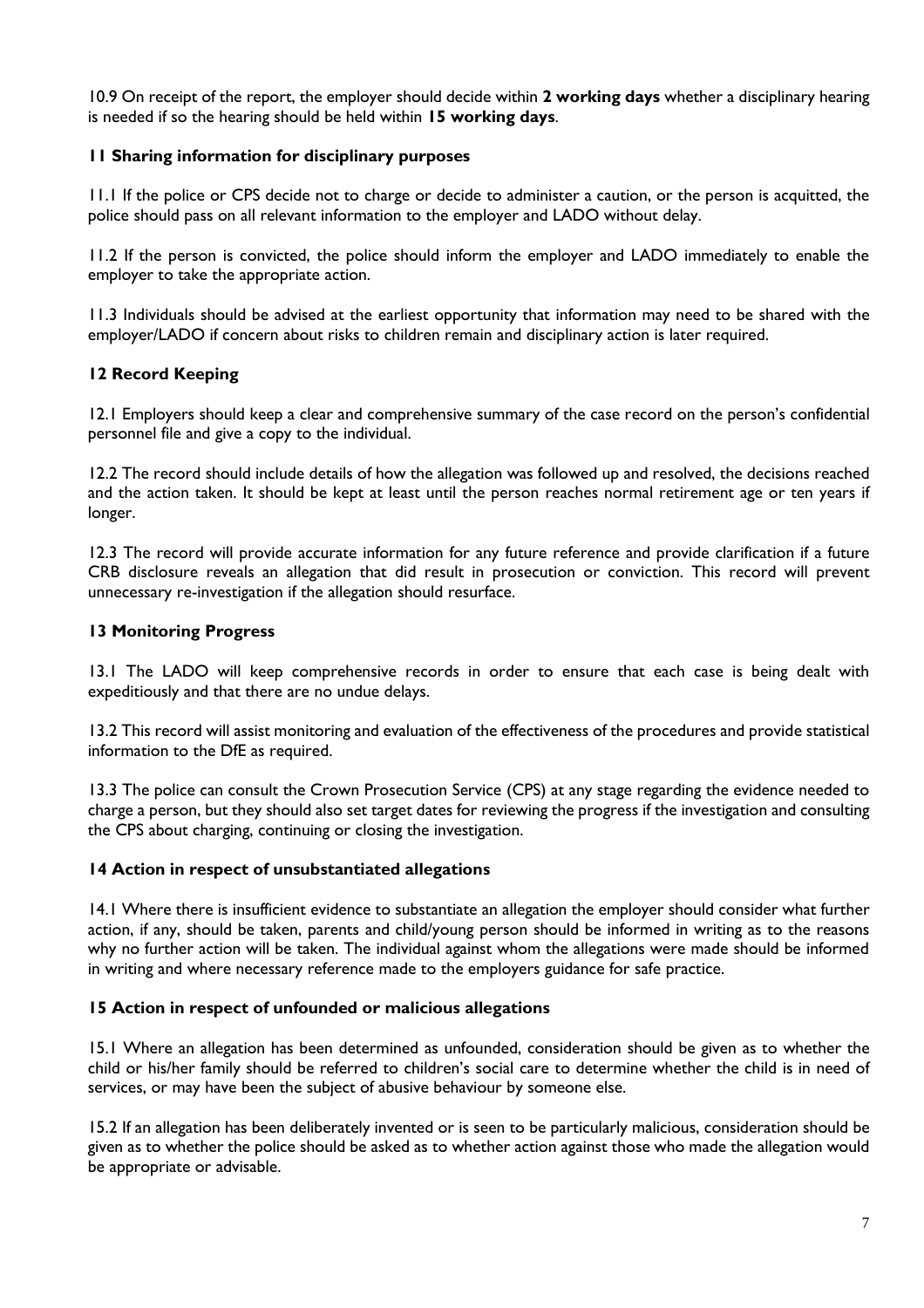## **16 Referral to the Disclosure and Barring Service, or regulatory body**

16.1 If the allegation is substantiated, and on conclusion of the case, the person is dismissed or the employer ceases to use the persons services, or the person resigns or otherwise ceases to provide his/her services, a strategy meeting should be reconvened to decide whether a referral to the Disclosure and Barring Service and /or a regulatory body is required.

A referral should still be considered in cases where an allegation is substantiated, but the employer does not dismiss or cease to use the persons services, or the person resigns or otherwise ceases to provide his/her services. It is the responsibility of the employer to make a referral to the Disclosure and Barring Service The employer shall notify the person when a referral is made.

16.2 If a referral is appropriate the report should be made within one month of that decision having been made.

16.3 Employers shall notify the LADO/Safeguarding Unit when a referral is made.

If the employer fails to make the referral, the LADO/Safeguarding Unit will make a referral to the Disclosure and Barring Service.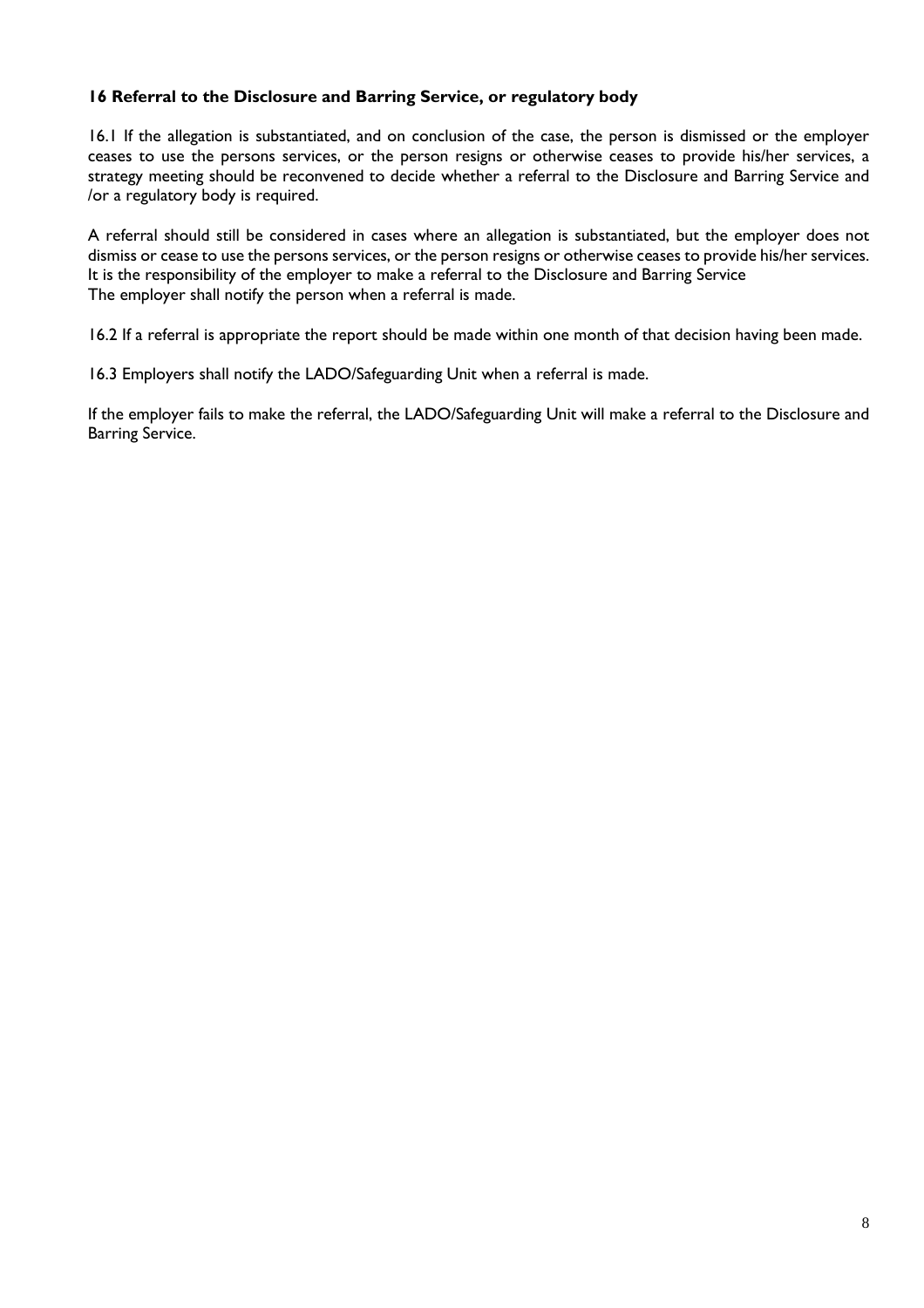## **Appendix 1: A Guide for Staff Faced with an Allegation of Abuse**

## **This handout provides information for staff and volunteers who work with children and are faced with an allegation of abuse against them**

#### **Introduction**

Any allegation of abuse is likely to cause anxiety and concern. This guide is intended to help you be as well informed as possible should you be faced with an allegation. It provides an explanation of the process and offers information about appropriate support and guidance.

Your employer's senior manager, responsible for dealing with allegations, should immediately consult i-ART (Integrated Access & Referral Team) who is responsible for the management and oversight of individual cases, if it is alleged that a member of staff or volunteer has:

- behaved in a way that has harmed a child, or may have harmed a child; or
- possibly committed a criminal offence against or related to a child; or
- behaved in a way that indicates s/he is unsuitable to work with children

You should be told about the allegation as soon as possible, but this may be delayed if Police or Children's Social Care need to agree what information can be disclosed. If the senior manager and LADO are clear that an allegation is demonstrably false, you should also be informed of this and told that no further action will be taken.

#### **What happens next?**

If there is cause to suspect a child has been, or could be, harmed or a criminal offence might have been committed, a strategy discussion will be held, involving Police, the LADO, your employer, Social Care and other agencies as appropriate. The aim of the strategy discussion will be to share relevant information, plan and determine whether an investigation needs to be conducted by:

- Social Care under child protection procedures
- Police regarding any possible criminal offences
- Your employer under disciplinary/capability procedures

#### **Internal Investigations**

Your employer may need to conduct an internal investigation in order to decide how to proceed. It may be conducted by a senior member of staff or by an independent person, depending on the availability of resources and the nature/complexity of the case. It may also need to be delayed so as not to prejudice possible criminal proceedings and investigation which usually have to take precedence. Your employer will inform you of this.

#### **Volunteers and Supply Workers**

If you are a supply worker or volunteer, the placing agency should be involved and co-operate in any investigation. If disciplinary procedures do not apply, an investigation may still be necessary to assess your suitability to work with children.

#### **Resignations and Compromise agreements**

Your employer should try to reach a conclusion regardless of whether you resign or otherwise cease to provide your services, or if you refuse to co-operate. They must not use a "compromise agreement," i.e. allow you to resign without disciplinary action and with an agreed reference.

#### **Timescales**

Cases should be dealt with as quickly as possible consistent with a fair and thorough investigation. Government guidance sets out target timescales, but these will depend on factors such as the nature, seriousness and complexity of the allegation. Your case will be monitored in order to avoid unnecessary delay. However, delays can often occur if criminal proceedings are taken.

#### **Suspension**

Suspension is a neutral act, not a sanction. It should not be automatic and alternatives should be considered. Your employer has the final decision, but should take into account the views of Police and Social Care if they are involved. Suspension should be considered in all cases where:

- there is cause to suspect a child is at risk of significant harm, or
- the allegation warrants a police investigation, or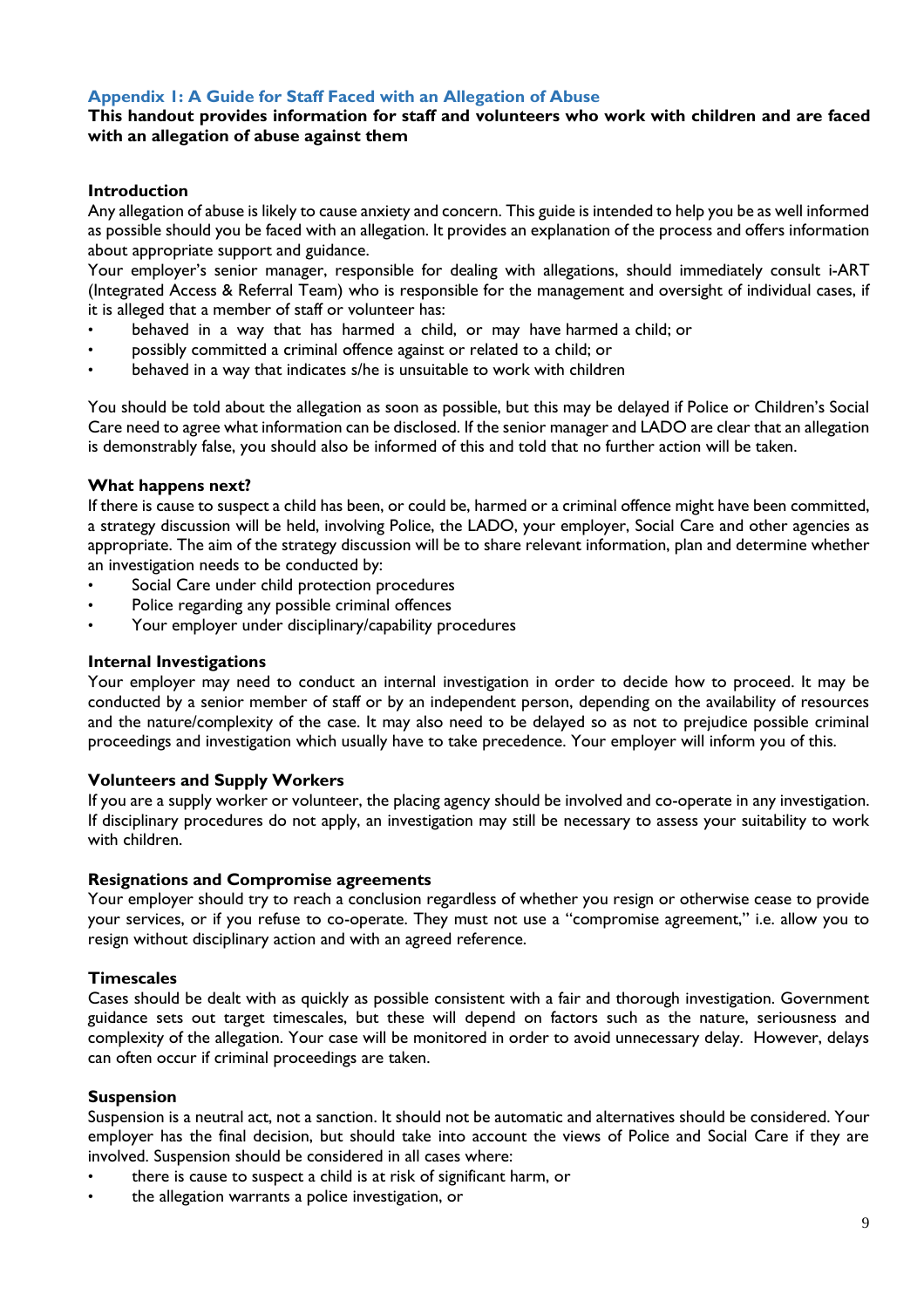it is serious enough to be grounds for dismissal

If suspension is being considered, your own agency's procedures will apply and will normally involve an interview with you having the right to be accompanied by a Trade Union representative or a friend. If such a meeting does occur it is not an examination of the evidence but an opportunity for you to make representations concerning suspension. If you are to return to work after suspension, your employer should consider how best to manage this, e.g. mentoring.

## **Support**

Your manager should advise you about seeking adequate support for yourself; this may include a range of things including:

- advice to contact your Union representative
- being given the name of a contact who will keep you up to date with progress of the case
- being given the name of a contact to keep you up to date with work activities if suspended (you should not discuss the case with colleagues)
- an offer of the services of the Staff Counseling Service and/or Occupational Health if available to your agency.

You are also advised to contact your GP if you feel your health is being affected.

## **Notifications**

Confidentiality should be respected and people only told on a 'need to know' basis. If the matter becomes subject to speculation, your employer, after appropriate consultation, may need to issue a statement for parents, children or the public.

## **Record Keeping**

A comprehensive summary of the case should be kept on your confidential personnel file and retained until normal retirement age or 10 years after the allegation, if longer. This includes allegations found to be without substance. You should be provided with a copy of the summary. Other agencies, if involved, will keep their own records.

## **Independent Safeguarding Authority**

Your employer, and placing agency if appropriate, have a statutory duty to report details of the case to the ISA where an independent panel will consider the case of barring you from, or placing restrictions on, working with children or young people, if:

- you are dismissed for misconduct or because you are otherwise considered unsuitable to work with children, or
- you resign before a disciplinary process is completed and your employer considers that the evidence was sufficient to consider dismissal

If you are referred, you will be sent a letter explaining the process, including your right to make representation.

## **Alleged criminal offence**

If police decide to investigate, you may be arrested or invited to assist voluntarily with the investigation. You should contact your Trade Union and/or a solicitor for advice. If arrested or interviewed, you should be cautioned: "You do not have to say anything but it may harm your defense if you do not mention when questioned something which you later rely on in court. Anything you do say may be given in evidence."

At the police station you will be entitled to free and independent legal advice. You can see a Duty Solicitor, but if you want to use your own make sure he/she specialises in criminal law.

If 'assisting with the investigation' and not under arrest, you should be told that you are free to leave if you wish to do so. If arrested, you will be seen by the Custody Officer who will explain your rights in detail, including the right to have someone informed and to consult and read the "Code of Practice" that covers treatment during detention and interview. The Custody Officer will maintain a record of your period of detention.

Following arrest you can usually be held for up to 24 hours, after which you must be charged or released. This can be extended up to 36 or 96 hours by a Superintendent or Magistrate, respectively, depending on the seriousness.

Decisions about charging rest with the Crown Prosecution Service (CPS) who act independently of the police. If you admit the offence, the CPS may advise a caution, i.e. a formal warning about your actions. A caution will be recorded by the police and may influence a decision about instituting proceedings should you offend again. A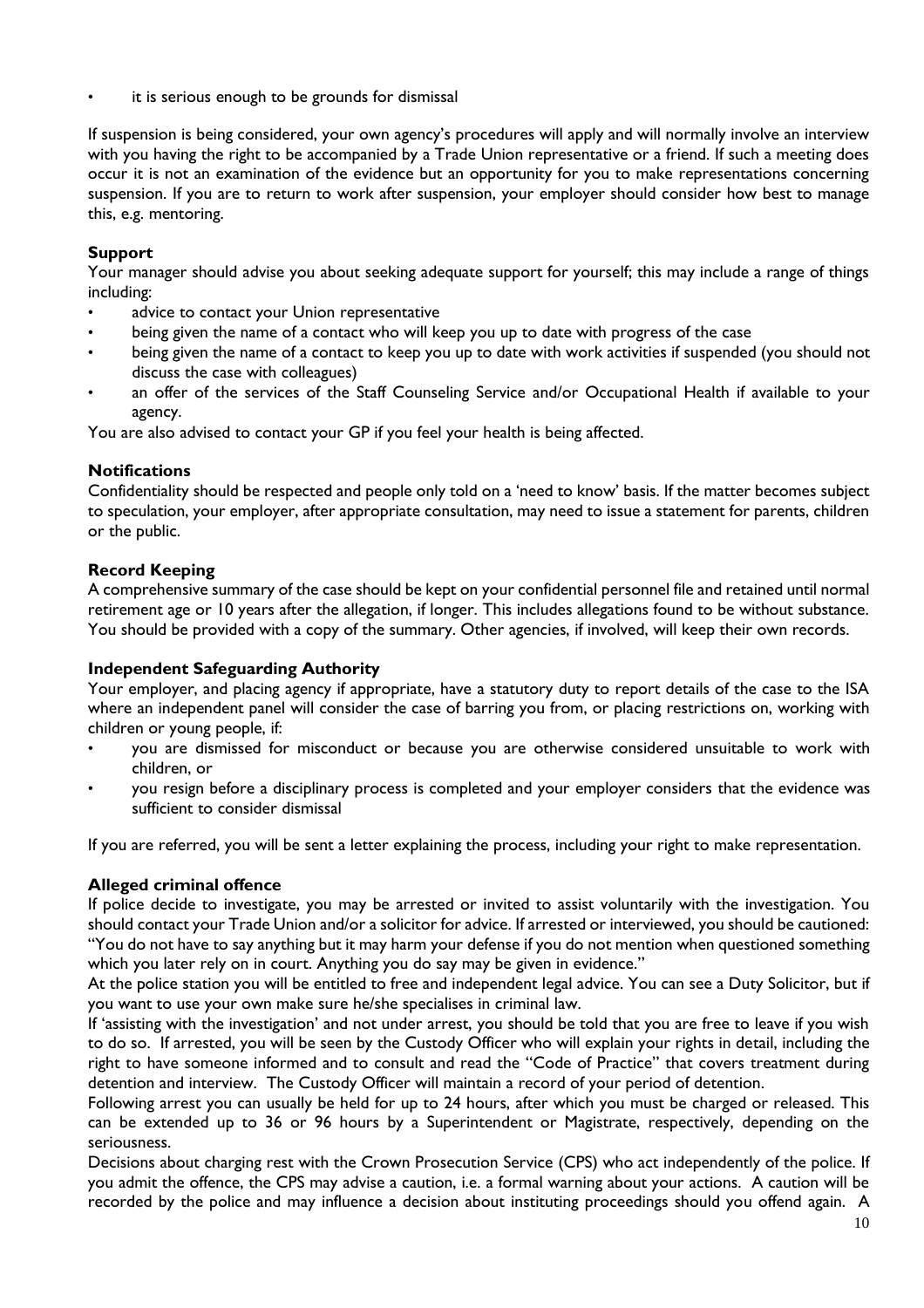caution could affect your ability to work with children in the future, and in sexual abuse cases could result in you being placed on the Sex Offenders Register. You should seek advice from your solicitor before agreeing to accept a caution.

If the CPS advises the police to charge you, this will be carried out by the custody officer. You will then either be released on bail to appear in court at a future date or kept in custody to appear at the next available court. The responsibility for the prosecution will lie with the CPS.

After criminal proceedings it may still be that your employer decides to take disciplinary action. In any case you will be informed of any proposed actions as soon as possible after completion of criminal proceedings.

At any time during an allegation investigation/enquiry please do ask questions if you are not clear what is happening or why.

Staff involved in making enquiries do recognise the anxieties raised by such matters but must ensure a fair and thorough approach at all times. If you feel this is not happening please do raise this with your manager.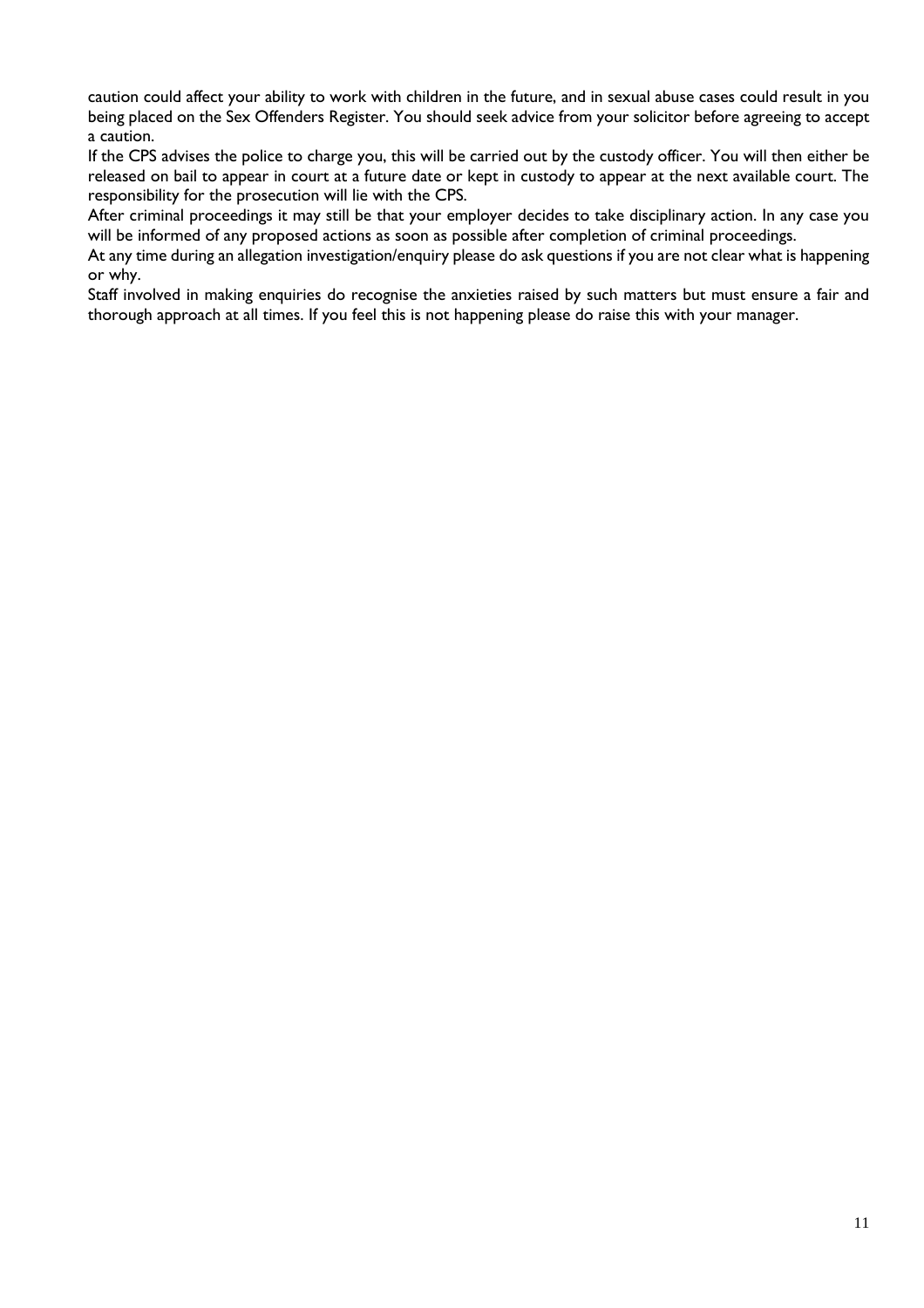**APPENDIX 2**





## **ALLEGATIONS AGAINST AN ADULT WHO WORKS WITH CHILDREN**

## **STRICTLY CONFIDENTIAL**

THE CONTENTS OF THIS REPORT ARE NOT TO BE REPRODUCED, COPIED OR DIVULGED IN ANY WAY. INFORMATION IS NOT TO BE DISCUSSED WITH, OR REVEALED TO, PERSONS WHO ARE NOT REQUIRED IN THE INTERESTS OF A CHILD TO HAVE SUCH INFORMATION. ALL ENQUIRIES FOR THE USE OF ANY SUCH INFORMATION SHOULD BE MADE TO THE LOCAL AUTHORITY DESIGNATED OFFICER

## **REFERRAL FORM**

Once completed please email directly to the Children's Safeguarding Unit within 24 hrs of the allegation being made. E-mail: Internal: Safeguarding LADO (West) Internal or External: [safeguardinglado@cheshirewestandchester.gov.uk](mailto:safeguardinglado@cheshirewestandchester.gov.uk) 

## **1. ADULT AGAINST WHOM THE ALLEGATION HAS BEEN MADE**

| <b>NAME</b>                           |                       |  |
|---------------------------------------|-----------------------|--|
| D.O.B                                 |                       |  |
| <b>ADDRESS</b>                        |                       |  |
| <b>JOB TITLE</b>                      |                       |  |
| <b>EMPLOYER</b>                       |                       |  |
| <b>EMPLOYER</b><br><b>ADDRESS</b>     |                       |  |
| <b>&amp;CONTACT</b><br><b>DETAILS</b> | TEL:<br><b>EMAIL:</b> |  |

## **2. REFERRER**

| <b>NAME</b>             |  |
|-------------------------|--|
| <b>JOB TITLE</b>        |  |
| <b>ORGANISATION</b>     |  |
| <b>CONTACT DETAILS</b>  |  |
| (Telephone and E-Mail   |  |
| Address)                |  |
| <b>DATE OF REFERRAL</b> |  |
|                         |  |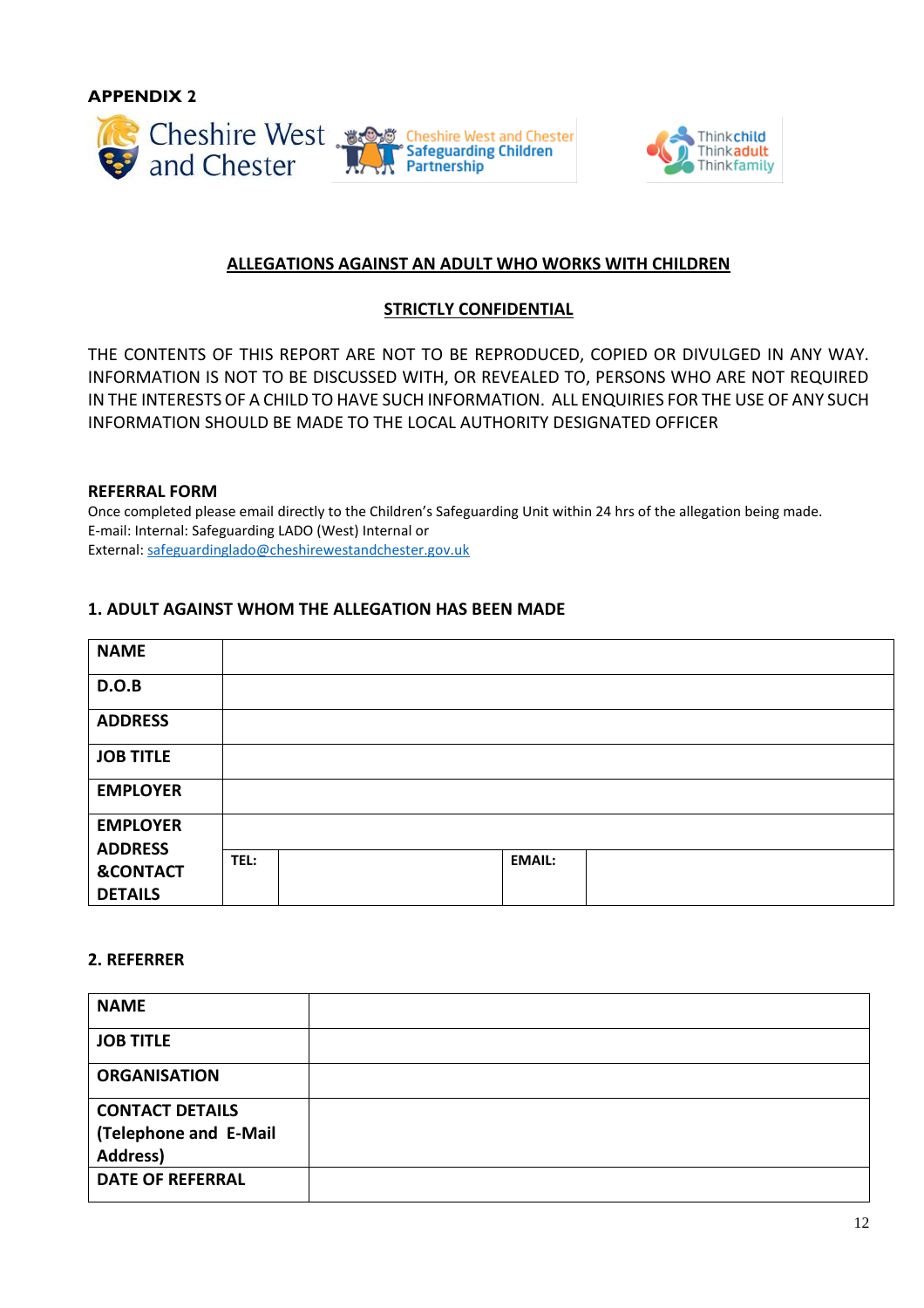## **3. CHILD'S DETAILS**

| <b>NAME</b>               |        |                                     |
|---------------------------|--------|-------------------------------------|
| D.O.B                     |        |                                     |
| <b>ADDRESS</b>            |        |                                     |
|                           |        |                                     |
| <b>IS THE CHILD KNOWN</b> |        | <b>Liquid Logic Number if known</b> |
| <b>TO CHILDREN'S</b>      | Yes/No |                                     |
| <b>SOCIAL CARE?</b>       |        |                                     |
| IS THE CHILD IN THE       |        |                                     |
| <b>CARE OF THE LOCAL</b>  | Yes/No |                                     |
| <b>AUTHORITY?</b>         |        |                                     |

**\*\*\*If there is more than one child directly involved please copy and paste the above so that all relevant children are identified.**

## **4. NATURE AND DETAILS OF ALLEGATION**

| PLEASE PROVIDE DETAILED INFORMATION ABOUT THE ALLEGATION AND ANY ACTIONS YOU HAVE ALREADY TAKEN.<br>(Please do not refer to individuals by their initials) |  |  |
|------------------------------------------------------------------------------------------------------------------------------------------------------------|--|--|
|                                                                                                                                                            |  |  |
|                                                                                                                                                            |  |  |
|                                                                                                                                                            |  |  |
|                                                                                                                                                            |  |  |
|                                                                                                                                                            |  |  |
|                                                                                                                                                            |  |  |
|                                                                                                                                                            |  |  |
|                                                                                                                                                            |  |  |
|                                                                                                                                                            |  |  |
|                                                                                                                                                            |  |  |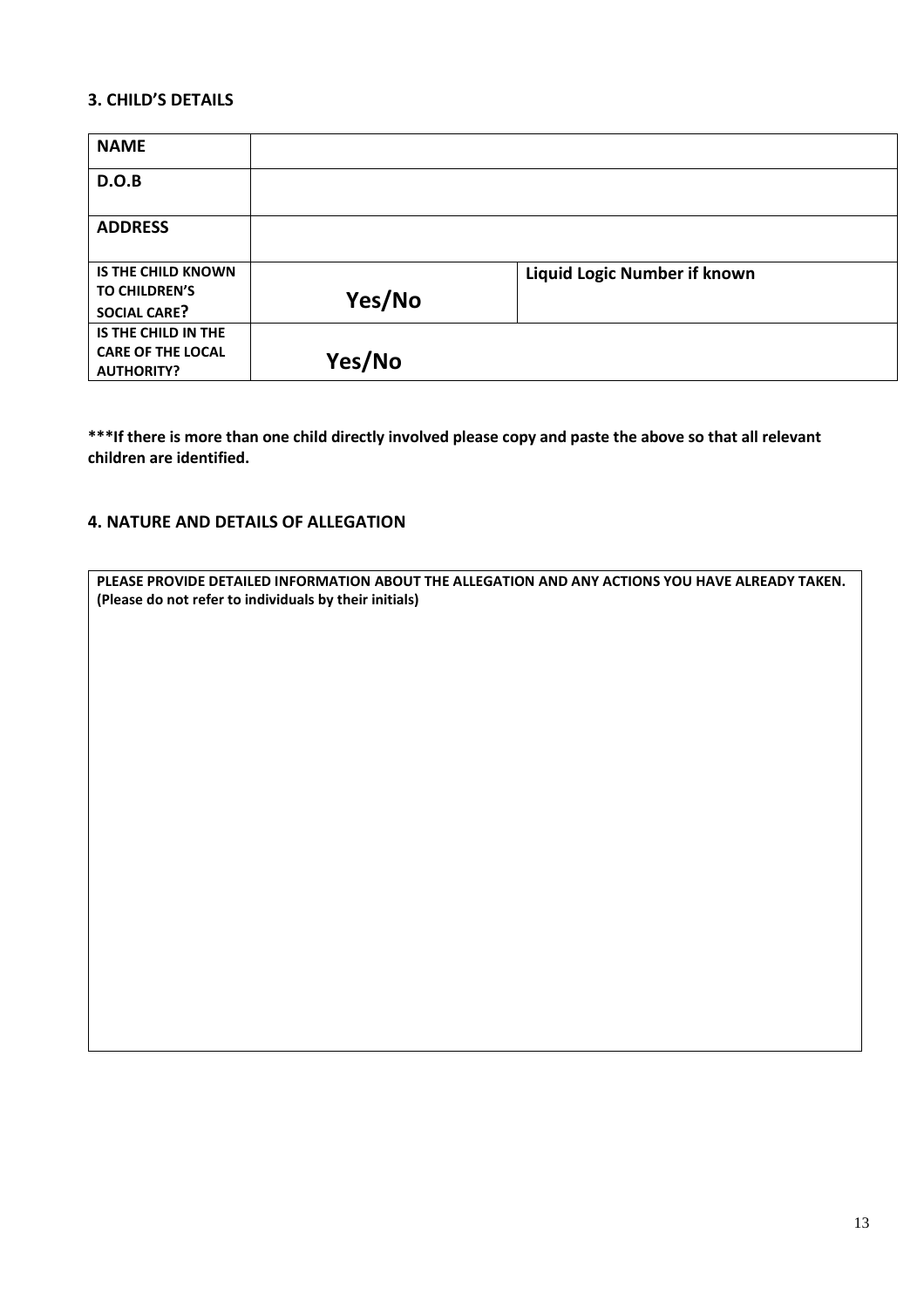## **OUTCOMES**

# **For use by the Safeguarding and Quality Assurance Unit only**

# **5. DISCUSSIONS AND ACTIONS**

| <b>BRIEF RECORD OF DISCUSSION AND ACTIONS</b> |  |  |
|-----------------------------------------------|--|--|
|-----------------------------------------------|--|--|

# **6. DECISION**

| DOES THIS MATTER MEET THE CRITERIA FOR INVESTIGATION UNDER LADO PROCEDURES | YES/NO |
|----------------------------------------------------------------------------|--------|
| PLEASE CLEARY RECORD FINAL OUTCOME AND RATIONALE                           |        |
|                                                                            |        |
|                                                                            |        |
|                                                                            |        |
|                                                                            |        |

| <b>LADO OR THEIR</b>   | <b>DATE:</b> |  |
|------------------------|--------------|--|
| <b>REPRESENTATIVE</b>  |              |  |
| <b>WHO HAD</b>         |              |  |
| <b>OVERVIEW OF THE</b> |              |  |
| <b>ALLEGATION</b>      |              |  |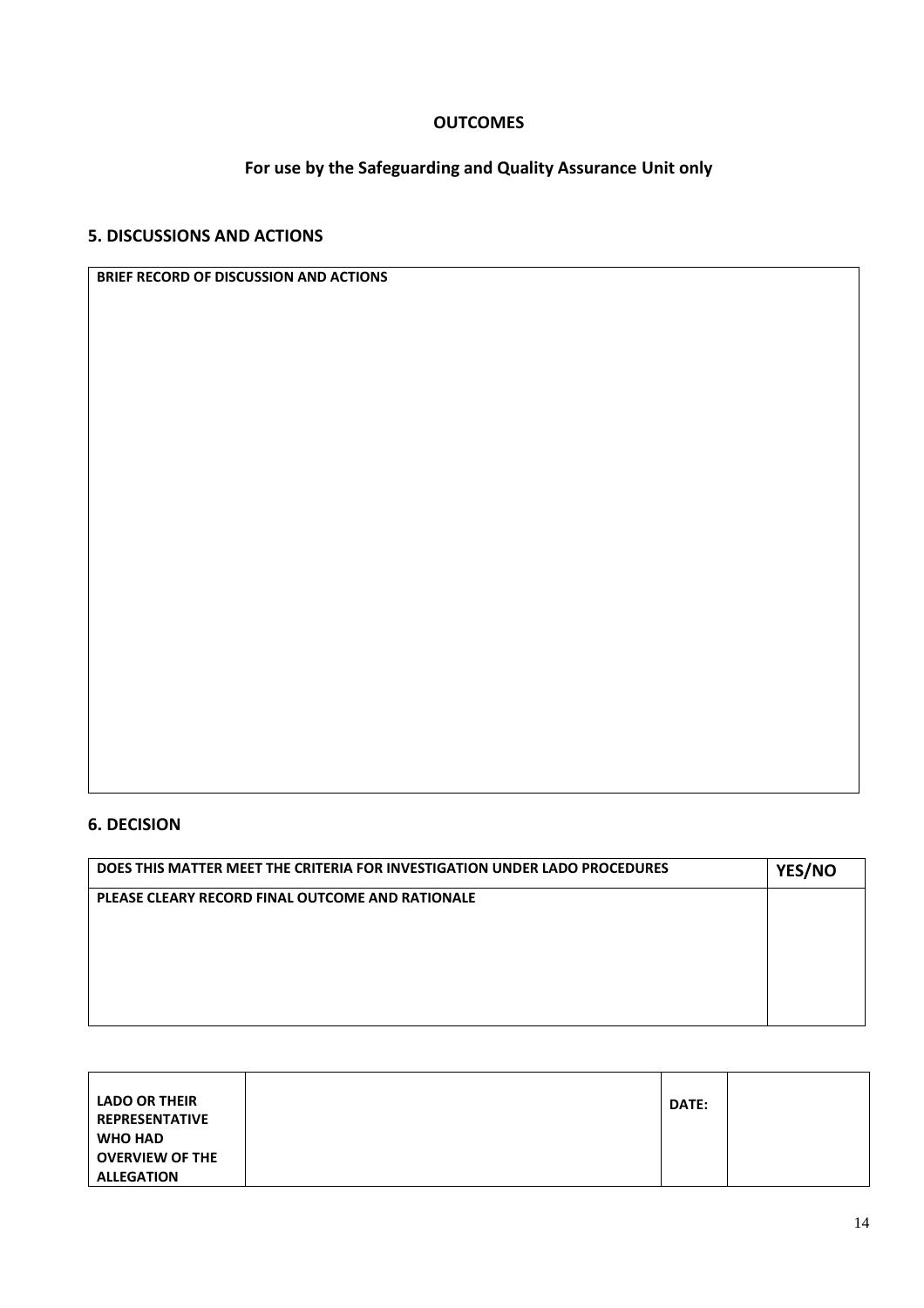## **APPENDIX 3**





## **Guidance for Senior Managers regarding the Referral Process to the Local Authority Designated Officer [LADO]**

## **INTRODUCTION**

The procedures in Cheshire West and Chester Council for managing allegations or concerns about adults working with children provide an independent service that ensures at all referrals are appropriately monitored by the Local Authority Designated Officer [LADO]. This service will respond to concerns/allegations of "harm" and other concerns, which may render an adult unsuitable to work with children. The key principles of this service are that children are appropriately safeguarded, and that the process is proportionate, consistent, transparent and timely. The process of any investigation can be very difficult and stressful for those involved, and it is therefore crucial that support is offered for both the child/ren and adult/s involved.

Working Together to Safeguard Children states that each LSCB member organisation should have a named senior officer who has overall responsibility for:

1] Ensuring the organisation operates procedures for dealing with allegations in accordance with the guidance in Appendix 5

2] Resolving any inter-agency issues and

3] Liaising with the LSCB on the subject

Local authorities may also designate officers to be involved in the management and oversight of individual cases.

#### **REFERRAL PROCESS (please also refer to Flow Chart)**

If you have a concern or an allegation is made about a person who works with children, whether a professional, staff member, foster carer or volunteer and they may have: -

- behaved in a way that has harmed a child, or may have harmed a child
- possibly committed a criminal offence against or related to a child or
- behaved towards a child or children in a way that indicates s/he is unsuitable to work with children, then the process outlined below should be followed:-
- 1. Your member of staff should first discuss this matter with you, the named senior officer in your organisation with responsibility for allegations management who will liaise with the LADO within the children's safeguarding unit. This will not necessarily be the line manager for the staff member. If, however the concern/ allegation relates to the named senior officer, then the concern/allegation should be notified to another senior officer within the organisation, who would then liaise with the LADO.
- 2. If the concern/allegation meets the criteria set out in Cheshire West and Chester's Local Safeguarding Children Board Procedures [http://www.cheshirewestlscb.org.uk/?page\\_id=3221,](http://www.cheshirewestlscb.org.uk/?page_id=3221) then the named senior officer must make contact within one working day with the LADO. The **LADO** contact details are: **0151 337 4570**. The LADO together with the conference chairs operate a duty system to ensure advice and guidance is available when an initial discussion can take place regarding how the matter will be progressed.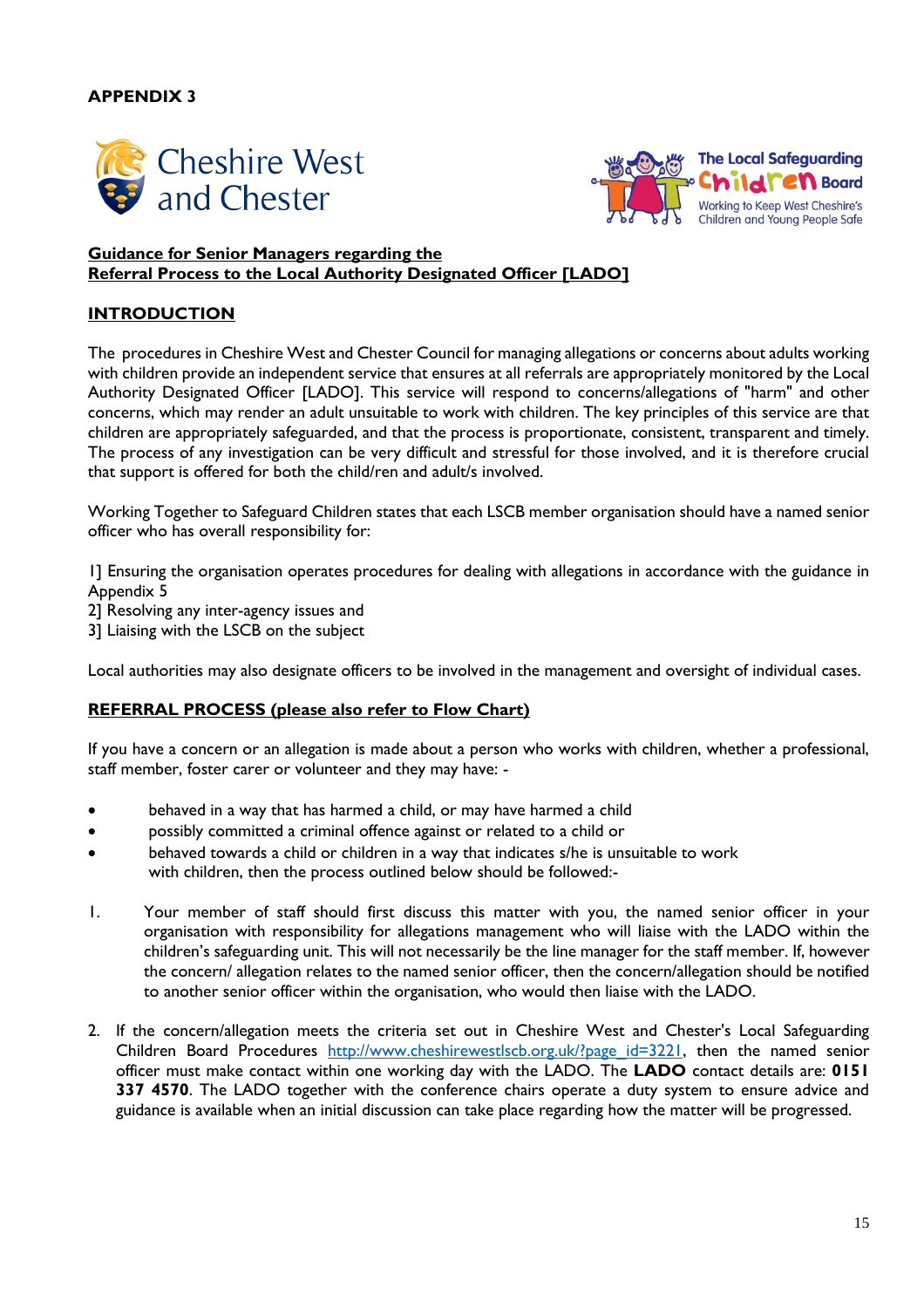3. If it is agreed that it is an appropriate referral to the LADO, then a referral form, (available at [http://www.cheshirewestlscb.org.uk/?page\\_id=3221\)](http://www.cheshirewestlscb.org.uk/?page_id=3221) should be completed by the referrer and sent immediately to the Safeguarding Unit.

[safeguardinglado@cheshirewestandchester.gcsx.gov.uk](mailto:safeguardinglado@cheshirewestandchester.gcsx.gov.uk)

- 4. If a strategy meeting or discussion is required, it will normally be chaired by the LADO, or Independent Conference Chair.
- 5. There are six possible outcomes to a referral being made:
- The referral does not meet the threshold for investigation
- The referring agency undertakes their own investigation within agreed timescales and advises the LADO of the outcome
- The LADO assists the referring agency with an investigation (i.e. in the voluntary sector or for the purpose of independence) within agreed timescales.
- A social worker from children's services social care undertakes an investigation regarding "significant harm" as defined in Section 47 of the Children Act (1989) within agreed timescales
- A social worker from the appropriate Local Authority social care service assists with some investigative functions where there are concerns about harm to a child.
- A criminal investigation is conducted by the Police, working with other relevant agencies.
- 6. Each case will be reviewed monthly in accordance with the 'Working Together to Safeguard Children' 2006 [Appendix 5, Revised 2010] and LCSB Procedures by the LADO, to monitor progress and ensure that matters are appropriately progressed.
- 7. As the named senior officer in your organisation, you will be informed about whether a referral has been accepted, and if so, you will be kept informed of the progress of the case. A representative of your organisation would be invited to participate in the strategy meeting/discussion. On completion of the investigation you will be informed of the outcome of the investigation.